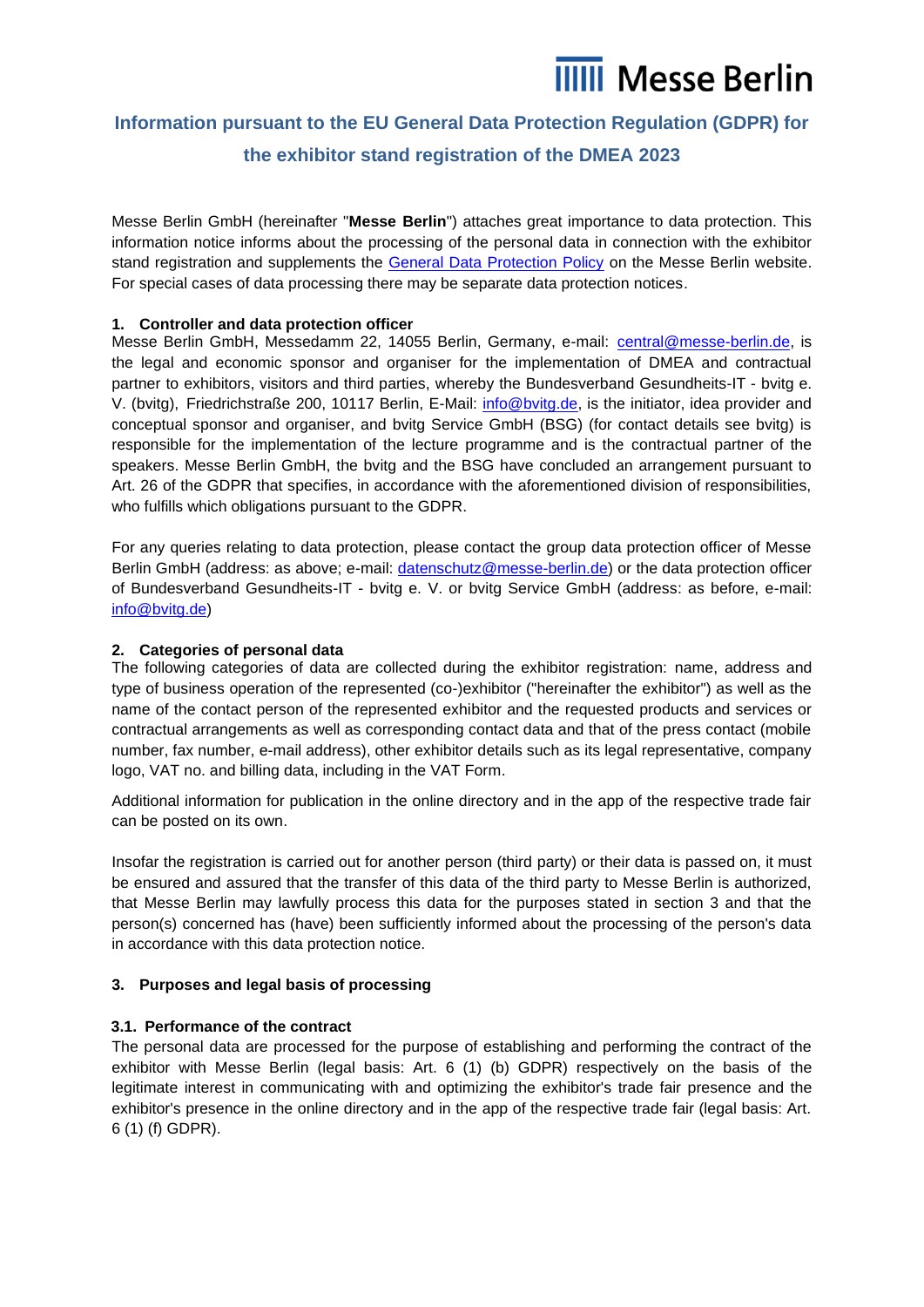In addition to the standard services, additional or special services can be ordered for the online catalogue or in the app. Messe Berlin processes the information in the VAT form for compliance with legal obligations under applicable tax and trade laws and regulations (legal basis: Art. 6 (1) (c) GDPR).

#### **3.2. Assistance for exhibitors established outside Germany**

Insofar as the company is established outside Germany, the data will transmit to the responsible foreign representative office in the respective country for the purpose of providing advice. This is available as a local contact in particular for the provision of information in connection with the event, including subsequent events (see section 3.3 below), as well as support at the event. For the relevant foreign representation, please see [here.](https://www.messe-berlin.de/en/Company/MesseBerlinWorldwide/index.jsp) The data are transferred for the purpose of establishing and implementing the contractual relationship with Messe Berlin (legal basis: Art. 6 (1) (b) GDPR).

# **3.3. Making contact by e-mail or post for information and advertising purposes by Messe Berlin group companies**

Furthermore, Messe Berlin processes the personal data for the purpose of contacting exhibitors in order to provide them with information accompanying the trade fair/event. This includes the periodic or event-related electronic dispatch of information about Messe Berlin and its affiliated companies, trade fair/event-related information about Messe Berlin's own events and guest events, including exhibitors, sponsors, association and other cooperation partners of the respective event, as well as their products and services, and information about opening, accompanying and subsequent events. Subsequent events also include other trade fairs and events organized or held by Messe Berlin or other [Messe Berlin group companies](https://www.messe-berlin.de/en/Company/MesseBerlinGmbH/SubsidiariesShareholdings/) in Germany and abroad. In addition, Messe Berlin processes the personal data in order to provide offers for trade fair-related services such as stand construction, catering, facility services and hostess services. For these purposes, Messe Berlin also transmit the personal data to other companies of the Messe Berlin group of companies. Messe Berlin also processes the personal data for purposes of market research and online surveys. The processing is based on the legitimate interest in supporting exhibitors before, during and after the trade fair or event and in promoting the same and similar products from the trade fair portfolio of the Messe Berlin group of companies (legal basis: Art. 6 (1) (f) GDPR).

# **3.4. Transmission of personal data for marketing purposes to partner companies**

Where separate consent has been given, Messe Berlin transmit the personal data to the partner companies named in the declaration of consent for the purpose of sending promotional information by e-mail or post in order to provide the exhibitor with additional services in connection with the trade fair appearance. Some special services are only offered by partner companies. The legal basis for the processing is the consent (Art. 6 (1) (a) GDPR).

# **4. Categories of recipients of the data**

Upon request, contact information will be forwarded to co-exhibitors and neighbouring exhibitors for the purpose of coordination concerning the respective stand constructions and exhibition appearances. As described in sections 3 above, Messe Berlin will transmit the personal data to foreign representatives or other companies of the Messe Berlin group of companies for the aforementioned purposes. In the case of events held in cooperation with associations or business partners, the data will also be transferred to them for the purpose of organizing the event and advertising products and services in connection with the event.

External service providers are used to carry out certain processing activities in connection with stand registration (in particular some special services, dispatch of documents, customer surveys, hosting and IT support, data management), which process the personal data on behalf of Messe Berlin (socalled "processors").

If persons who are subject to special personal protection by the Federal Criminal Police Office (BKA) or the State Criminal Police Office (LKA) (e.g. constitutional bodies of the Federal Government such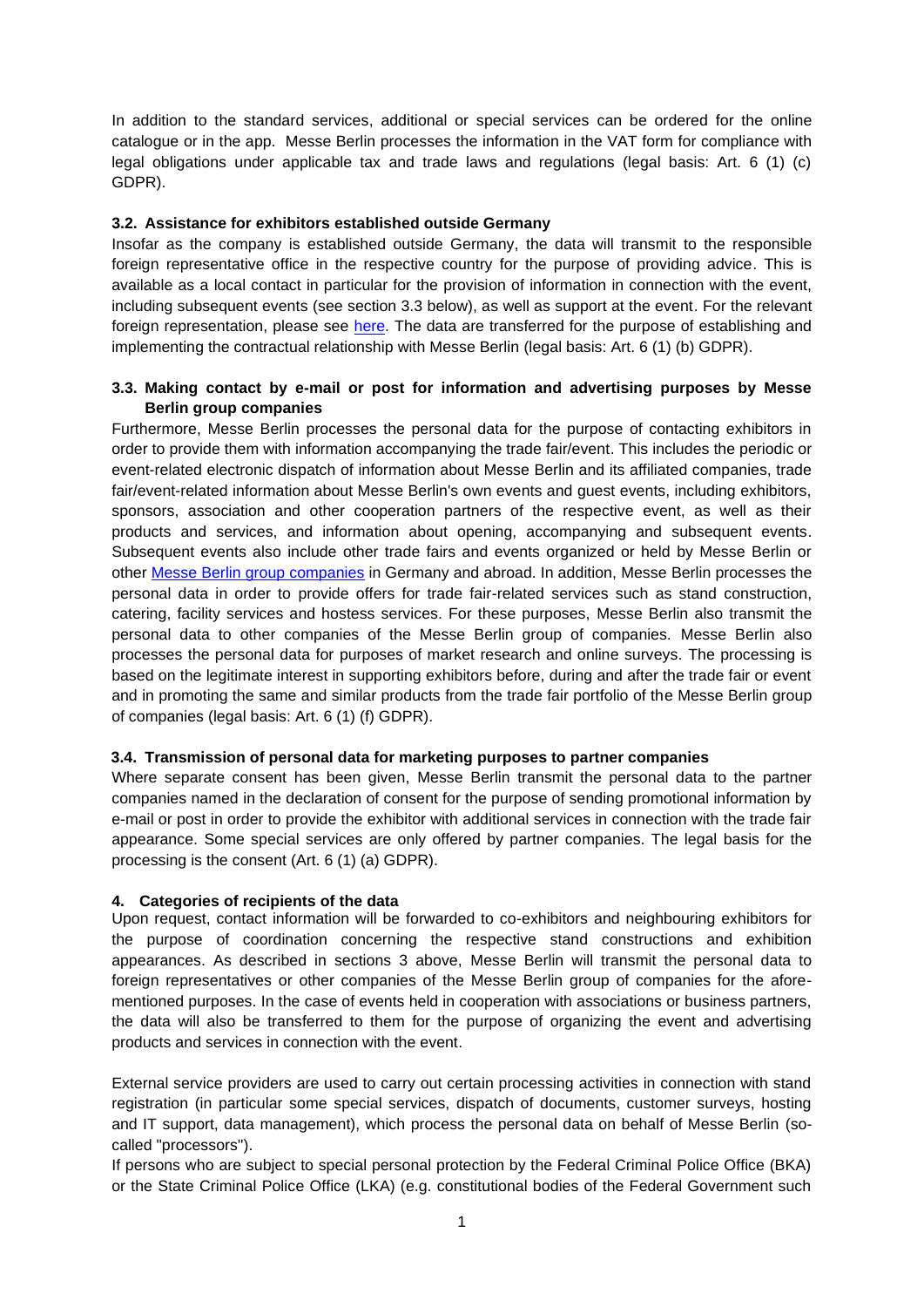as the Federal President or the Federal Government or foreign guests) take part in an event, all event participants may be subject to a check by the BKA or LKA. In the course of such a check, the BKA or LKA may request data such as name, company/organization and function from Messe Berlin.

In the event of incidents, disturbances, emergencies and crises, Messe Berlin may also pass on the data to the (co-)organizer, to the police, law enforcement agencies, fire department and rescue services, other authorities (e.g. the public health department) as well as the company fire department, the security and order service and the ambulance service. Internally, your data may be disclosed to the respective project managers, the control and security center and other departments of Messe Berlin GmbH involved in emergency and crisis management.

For compliance with tax and trade laws and regulations, Messe Berlin share the personal data with the tax and other relevant public and regulatory authorities.

#### **5. Data transfer to third countries**

Some of the foreign representatives, companies of the Messe Berlin group of companies, partner companies or order processors and exhibitors, are located in third countries outside the EU, which do not provide the same level of data protection as the EU, in particular due to the absence of a legal framework, independent supervisory authorities or data protection rights and remedies. We will only transfer personal data to those third countries if the European Commission ("EU Commission") has adopted a so-called adequacy decision in this respect (Art. 45 GDPR) or otherwise where appropriate safeguards in accordance with Art. 46 GDPR have been provided, in particular standard data protection clauses adopted by the EU Commission pursuant to Art. 46 (2) (c) GDPR and, where necessary, supplementary measures. A copy of the safeguards can be obtained upon request (e.g., by e-mail – for contact details see section 1 above). With regard to the transfer of data to foreign representations and external service providers for videoconferencing systems, the transfer is necessary for the performance of the contract (Art. 49 (1) (b/c) GDPR); otherwise it takes place on the basis of explicit consent despite the lack of adequate data protection in the third countries outside the EU and the risks associated with it (Art. 49 (1) (a) GDPR).

# **6. Storage period**

Stored personal data will be erased, once they are no longer needed for achieving the relevant purpose of their processing. Insofar as processing is based on consent or on the basis of a legitimate interest of Messe Berlin, the data concerned will no longer be processed for the associated purpose after receipt of the withdrawal of consent or the objection and, if applicable, will be deleted, unless there are statutory exceptional circumstances. Notwithstanding the foregoing, personal data which are subject to retention obligations under commercial or tax laws will only be deleted after the expiry of the statutory retention periods.

#### **7. Data protection rights**

To exercise the following rights, data subjects can contact the data controllers at any time (for contact details, see section 1 above).

Rights of the data subjects pursuant to Art. 12-21 GDPR: the right to access about personal data, the right to rectification, erasure and data portability as well as to restriction of processing. If consent has been given, this can be revoked at any time with effect for the future.

#### **Right of objection**

Insofar as the processing is based on the legal basis of *legitimate interest* (see section 3 above), there is the right to object to the processing of personal data at any time on grounds relating to the particular situation of the data subject.